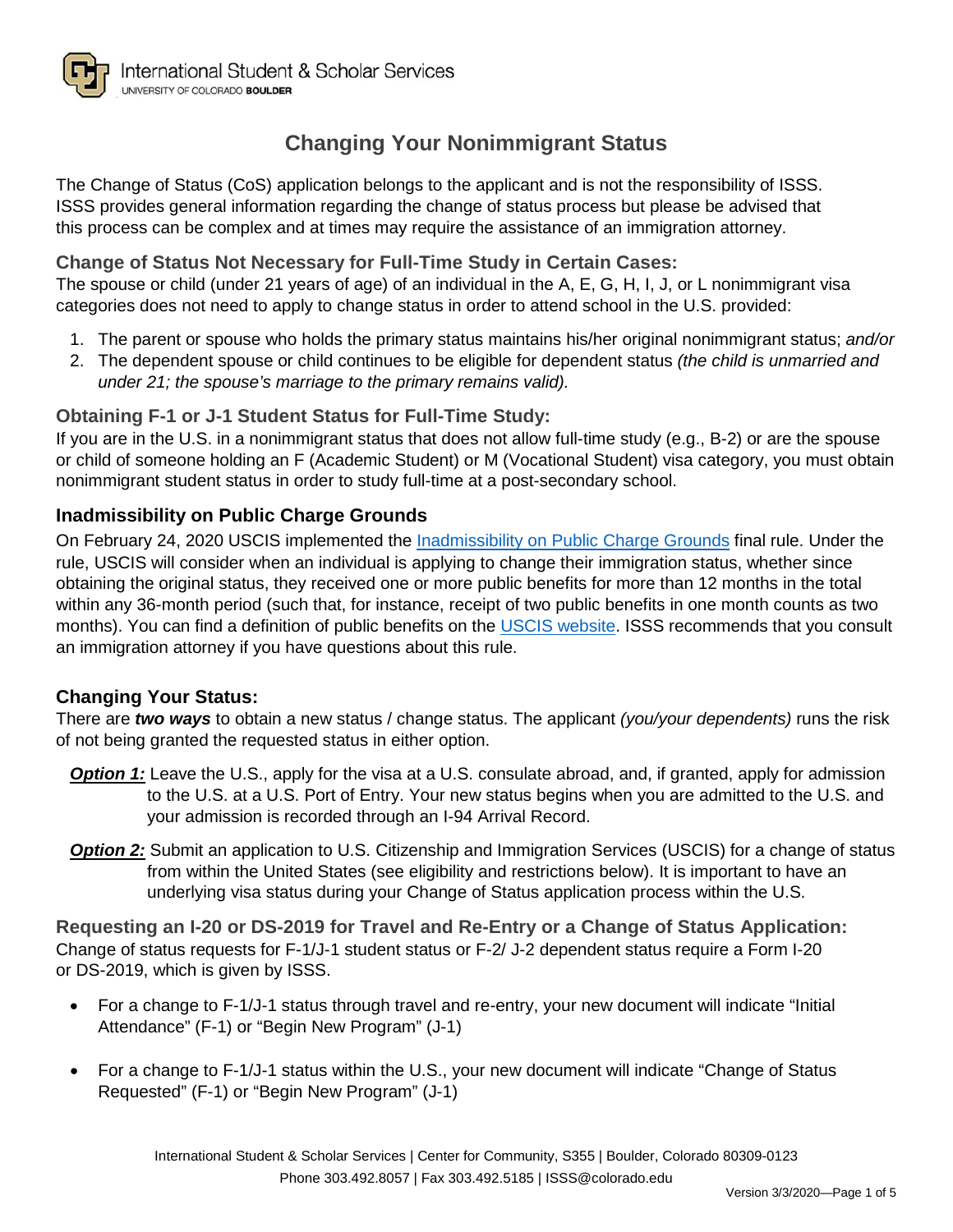• For a change to F-2/J-2 dependent status, the F-1/J-1 primary requires a new I-20/DS-2019 that includes the dependent expenses and the dependent requires a dependent I-20/DS-2019.

**To request a new I-20 or DS-2019, submit the following documents to ISSS:**

- $\Box$  A copy of your current passport (and if applicable, dependent(s)' passports); and
- $\Box$  Evidence of sufficient financial support that is less than 6 months old
- $\Box$  If requesting dependent documents, also submit the [Dependent Request Form](https://www.colorado.edu/isss/node/240/attachment)

### **Financial Support Documentation:**

Acceptable financial documentation must be less than six months old and can include:

- Letter from bank on bank letterhead indicating available balance of your account
- Financial guarantee
- Assistantship letter
- Scholarship letter
- Fellowship letter
- CU Boulder appointment/offer letter indicating salary
- A[n Affidavit of Support \(Student\)](http://www.colorado.edu/isss/node/246/attachment) or [Affidavit of Support \(Scholar\)](http://www.colorado.edu/isss/node/696/attachment) completed by your sponsor (relative or third party) with a letter from your sponsor's bank on bank letterhead indicating the available balance of the account or indicating that your sponsor has at least X USD, where X is at least equivalent to the expenses required to add dependent(s) to your SEVIS record

# **Eligibility for a Change of Status within the United States:**

In general, you may be able to apply to change status within the U.S. if:

- You had a lawful admission into the U.S. with a nonimmigrant visa;
- You have not committed crimes which would make you ineligible;
- Your current status allows a change of status application to be filed in the U.S. (see below for restrictions);
- You meet the eligibility requirements for the requested status; and
- You maintained your lawful nonimmigrant status to the time the application is filed, or, for individuals requesting a change to F-1 or J-1 status, you can maintain your status through at least 30 days before the start date on the I-20/DS-2019 and USCIS issues a receipt notice for the application.

# **Restrictions on Changing Status within the United States:**

You generally cannot change status within the U.S. if:

- You have otherwise violated the conditions of your current status; and/or
- For individuals requesting a change to F-1 or J-1 status, your period of authorized stay has expired or will expire more than 30 days before the reporting date on the I-20 or DS-2019 issued for the Change of Status application

### *Additionally, the following non-immigrant categories are prevented from applying to change status within the U.S.:*

- Individuals who are currently in or were previously in J status who are currently subject to the 212(e) two-year home-country residence requirement (exception: change to A, G, or U status)
- Persons admitted under the Visa Waiver Program (W/T or W/B on the I-94)
- Persons who hold C, D, or K status
- A vocational student in M status cannot change to F status
- Persons admitted as J-1 physicians to receive graduate medical education/training

International Student & Scholar Services | Center for Community, S355 | Boulder, Colorado 80309-0123 Phone 303.492.8057 | Fax 303.492.5185 [| ISSS@colorado.edu](mailto:ISSS@colorado.edu)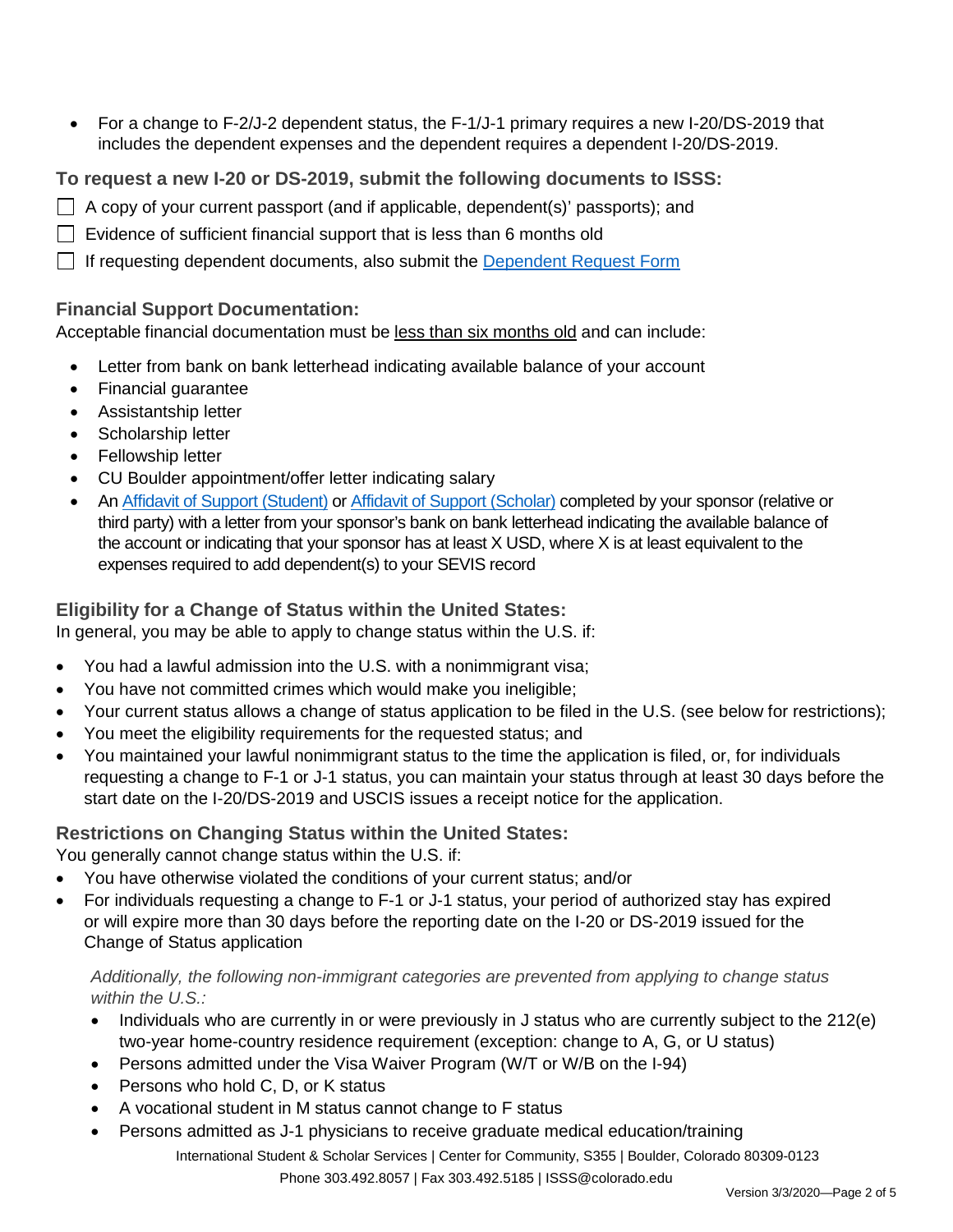## **Filing a Change of Status Application within the United States:**

An applicant must file a [Form I-539](https://www.uscis.gov/i-539) with all required supporting documentation with USCIS before their current nonimmigrant status expires.

Applicants must fill-out a hardcopy I-539 and [mail a complete application to USCIS](https://www.uscis.gov/i-539) (see "Where to File").

### **Application Timing:**

The typical CoS processing can take anywhere from 1 - 4 months, however application processing can exceed 4 months.

- If you are currently in a non-immigrant status that does not allow for a full-course of study in a degree program (F-2 or B-2), you cannot begin an academic program until your CoS has been approved. You may have to defer your attendance until the CoS is granted.
- The request for a CoS should be submitted early so that there are no gaps in status (e.g. if B-1 status ends 8/1, request the F-1 status to begin 8/2). There **cannot** be a gap in status.
- In general, a CoS to F-1 or J-1, no F-1 or J-1 benefits are available, including employment, until you receive the CoS approval notice.
- Generally, nonimmigrants who have filed an application for change of status to a different nonimmigrant status can remain in the U.S. while the application is being adjudicated. This is allowed if the person is in valid nonimmigrant status when the application is filed, and the current nonimmigrant status will continue until the date the new status is requested to begin.
- In the case of change of status to F-1, Service Centers will generally require the student's status be valid to within 30 days of the requested I-20 program start date.

### **Change of Status Application Materials:**

The individual making the request is responsible for submitting all application materials to USCIS electronically via ELIS or in hardcopy form via the mail. ISSS recommends a hardcopy application. Be sure to include all documents noted in the I-539 instruction for your change of status application. Failure to submit required documentation will delay the adjudication of your Change of Status request.

**The following items are required for all Change of Status Applications, unless otherwise noted.** Do not include original immigration documents, only copies. ISSS recommends using an express courier or other method of mailing that guarantees tracking (e.g., FedEx, UPS, DHL)

|              | Application: Form I-539: Application to Extend/Change Nonimmigrant Status                                                                                                                                                                                                                                                                                                         |
|--------------|-----------------------------------------------------------------------------------------------------------------------------------------------------------------------------------------------------------------------------------------------------------------------------------------------------------------------------------------------------------------------------------|
|              | Application Fee: (See "Filing Fee"; Pay by Check, Money Order, or Credit Card)<br>• Credit Card Payment: Submit the Form G-1450 to authorize a credit card payment<br>• Check/Money Order Payment: Make payable to "U.S. Department of Homeland Security"<br>Sign and date the check (month/day/year) front; do not sign the back of the check.<br>$\Box$ I-901 SEVIS Fee Receipt |
| $\mathbf{I}$ | Copy of financial support documents proving ability to support applicants during stay/status                                                                                                                                                                                                                                                                                      |
|              | Copy of valid passport ID Page - Biodata, photo, and expiration                                                                                                                                                                                                                                                                                                                   |

- $\Box$  Copy of visa or approval notice reflecting your current status, I-20 or DS-2019
- $\Box$  Copy of [current I-94](https://i94.cbp.dhs.gov/I94/) or Form I-797 approval notice (if a CoS was previously filed)

#### **To F-1 or J-1:**

□ Copy of I-20/DS-2019 issued by ISSS

International Student & Scholar Services | Center for Community, S355 | Boulder, Colorado 80309-0123 Phone 303.492.8057 | Fax 303.492.5185 [| ISSS@colorado.edu](mailto:ISSS@colorado.edu)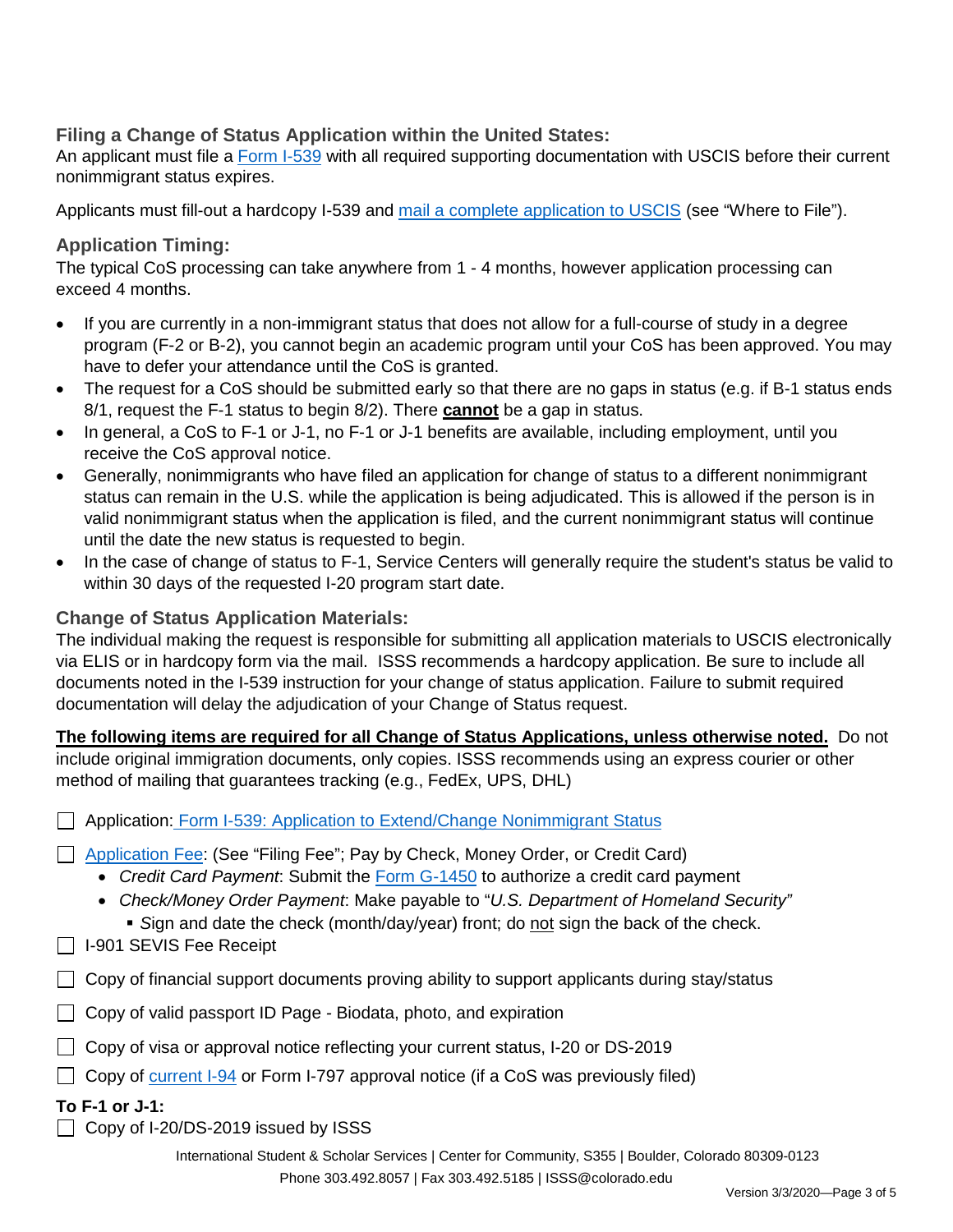# **To F-2 or J-2:**

- $\Box$  Copy of I-20/DS-2019 indicating dependent status
- $\Box$  The F-1/J-1 primary's SEVIS fee receipt (dependents do not require a separate SEVIS fee payment)

*Recommended:*  $\Box$  Cover letter explaining the reason for the request (from the applicant)

## **Strongly recommended for change to B-2 status:**

If dependents are included in your application:

- **Copy of Dependent(s)' documentation** 
	- I-20s or DS-2019s, I-94s, passport: biodata, photo, and expiration
- $\Box$  Documentation of relationship to dependents
	- Copy of marriage certificate, birth certificate with English translation

## **If Requesting a Change to F-2/J-2 Dependent Status:**

 $\Box$  Copy of F-1/J-1 primary's documentation

• I-20 or DS-2019, I-94, passport biodata page, visa, and, if applicable, approval notice for previous CoS

- Documentation of relationship to  $F-1/ J-1$  primary
	- Copy of marriage certificate, birth certificate with English translation

## **If Requesting a Change to J-1 or J-2 Status:**

□ [Insurance Compliance Form](https://www.colorado.edu/isss/content/insurance-compliance-form-pdf)

*Recommended*: ◯ Copy of Admission Letter and/or Transcripts

*If Applicable*: **Proof of in-state status from a [Tuition Classification Officer](https://www.colorado.edu/registrar/students/state-residency)** 

If you are requesting a change to F-1 or J-1 student from a status that allows in-state tuition, check with the CU Office of Tuition Classification to determine if you will continue to qualify for in-state tuition benefits.

# **Additional Documentation Required for Certain Applications:**

### **From J-1 or J-2:**

You cannot change status in the U.S. (except to A, G, or U status) if you are subject to Section 212(e), also known as the "two-year home residency requirement", unless you have received a waiver of the requirement from the U.S. Department of State.

 $\Box$  Your DS-2019 and the DS-2019s for any dependents included in the change of status application

*If applicable:*  $\Box$  A copy of the waiver recommendation

# **From H-1 or L-1:**

USCIS must receive your change of status application no later than the day you terminate your H-1 or L-1 employment, as there is no "grace period" for those in H-1 or L-1 status: your status as an H-1 or L-1 terminates the day you leave your H-1 or L-1 employer.

- □ Copy of the I-797 approval notice;
- □ Copies of your 3 most recent pay stubs; and
- Any other documentation establishing that you are in and maintain valid H-1 or L-1 status.